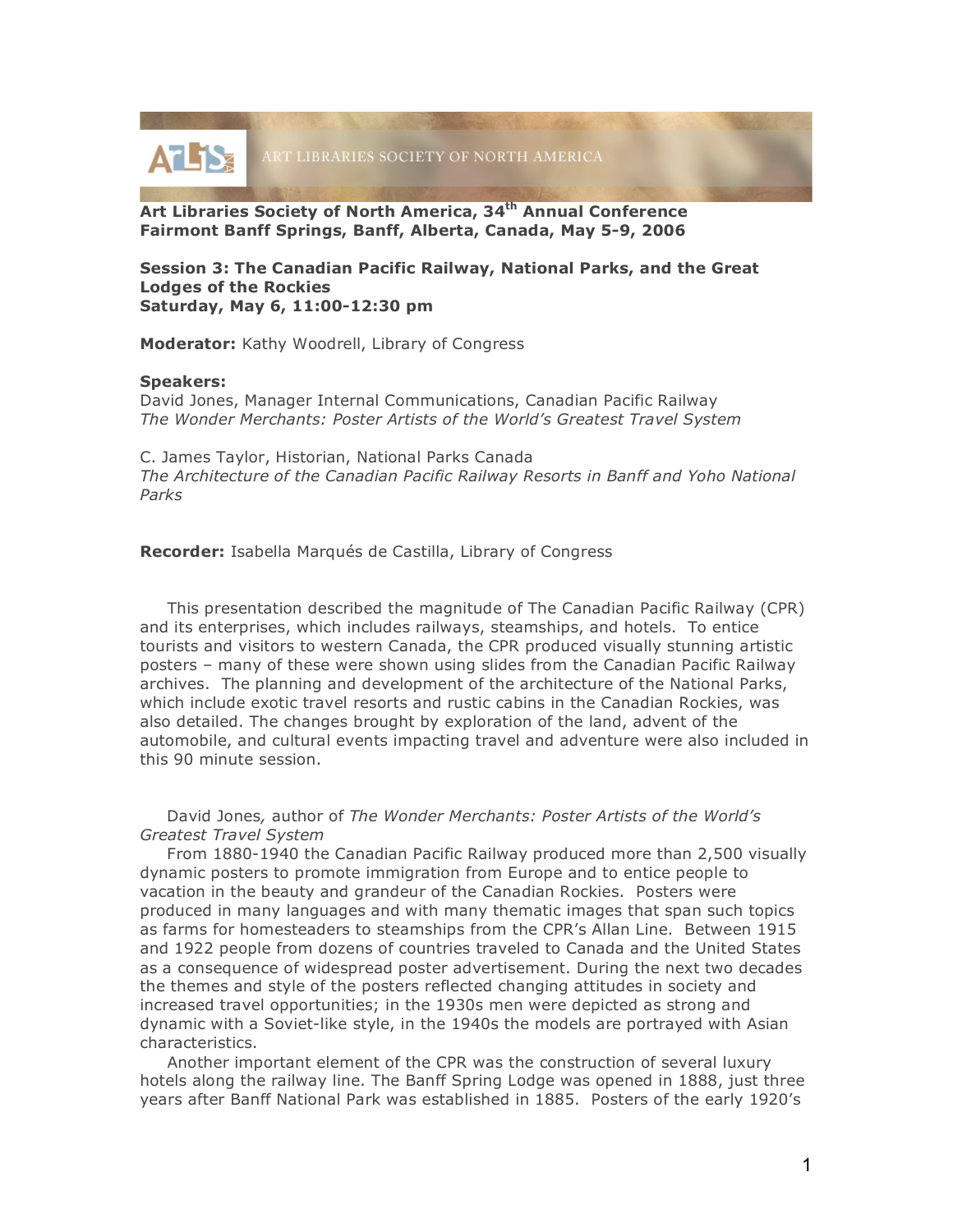depicted the lodge in its splendid setting, promoted winter sports, and depicted themes in historical perspectives. Posters produced in the 1930's and 1940's gave way to the technique of photomontage with artwork.

The speaker showed many posters used in the United States and Europe which depicted Toronto's Royal York Hotel, (largest in the British Commonwealth), Banff Springs Lodge showing the "million dollar view", and the lodge at Lake Louise. Other posters touting the Canadian Rockies portrayed women in bungalow camps and cabins that were only accessible by railway. Other common themes found in the posters were fishing, hunting, and golf.

Swiss guides were hired to guide wealthy tourists through hiking trails and to camps and cabins in the mountains. An example is the poster titled "Trans-Canada Limited" that shows the trail and lodging where people could enjoy the view and relax in a grand setting. These graphic arts depict people of middle and upper class enjoying and indulging in the 1920's and 1930's. Posters from the 1940s make evident the changes in society and women's emancipation, and include images of women golfing on the decks of ships.

Artistic posters continued to be an important advertising method well into the 1970's; with time the themes, techniques, and quality evolved. After WWII, artistic posters advertised railway, airlines, ships, hotels, and all the elements of travel and comfort.

## C. James Taylor, *The Architecture of the Canadian Pacific Railway Resorts in Banff and Yoho National Parks*

Much of the architecture built by the Canadian Pacific Railway (CPR) resorts can be credited to New York architect Bruce Price. His achievements include the Château Frontenac in Quebec, a very successful major travel destination that is also instantly recognizable, as it has been depicted in travel brochures and posters. Price also designed several other Château-style hotels with towers and turrets; the CPR and other railway hotels adopted the architecture as a national style. Price's successor, Walter Painter, did not like the château style and incorporated his own designs, often obliterating elements considered from the Château style in later renovations. Redecoration in the 1930s of the interior spaces infuse the historic structures with opulence -- a medieval flavor with a Canadian connection.

Historic images depict grandiose views and emphasize activities for wealthy clientele such as swimming in the local mineral springs, dancing, horseback riding, and fine dining. Bruce Price's daughter Emily Price, who wrote as Emily Post, stated that the Banff Springs Hotel was "an icon of cultural commodity."

In 1890, a lodge was built on the shores of Lake Louise, another major travel destination. In 1912, Walter Painter, who had built the Banff Springs Hotel and Cave and Basin, designed and built the fireproof wing of steel and concrete with stuccoclay. It had an open "Tuscan" balcony on the top, and it is the last work he did for CPR. Many revisions to the chateau have taken place since Painter, and in the 1980s another story was added which obliterated the original "Tuscan" design.

The initial objective of the architectural designs was to provide for the best possible view from inside, but after WWI the CPR began to emphasize outdoor adventures. Swiss guides were hired to develop trails and to guide tourists and visitors on outdoor adventures. An early advertising poster depicts a female hiker, which was unusual in the early 1900s. The architecture and design of the Tea House in the vicinity of Lake Louise is an example of the influence of the Swiss variety of the rustic style. These Swiss men also built other teahouses, some of which are still in operation.